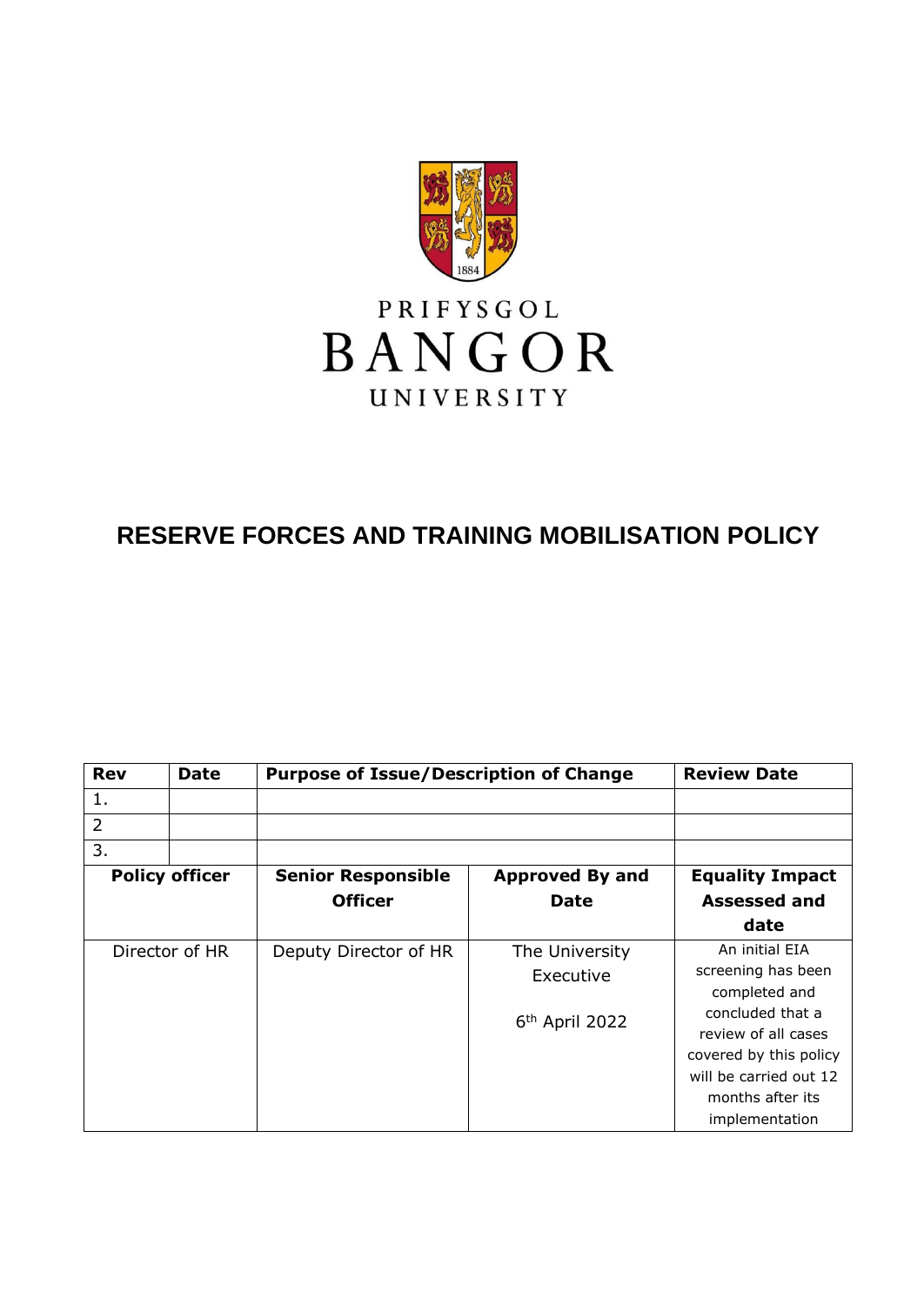## **1. Introduction**

Bangor University employ staff who are members of the Reserve Forces and they recognise the valuable contribution that Reservists make to the UK Armed Forces, their communities and the civilian workplace.

The University has also joined a network of over 400 employers in Wales in pledging support to the Armed Forces community by signing up to the Armed Forces Covenant. This signals the University's commitment as part of the Higher Education sector in ensuing that those who serve or have served in the Armed Forces are treated fairly.

# **2. Purpose and Scope**

The University has pledged its support for members of, or those wishing to join the Reserve Forces and acknowledges the training undertaken by Reservists that enables them to develop skills and abilities that are of benefit to both the individual and their employer. This policy intends to define our obligations towards all employees who are members of the Reserve Forces.

The University will not disadvantage those Reservists who notify the University of their Reserve status or those Reservists who are made known to the University directly by the Ministry of Defence (MoD).

The University shall, subject to the provisions set out in Section 4, agree to release Reservists for attendance at Reserve Forces Training events where these take place on their normal working days.

The University shall, subject to the provisions set out in Section 5 agree to the release of all employees mobilised for Reservist duties.

The University will continue to treat the contracts of employment of employees mobilised for Reserve Service as operable throughout the period of such service and there will be no loss of continuous service or service related benefits.[ Under The Reserve Forces Act (Safeguarding of Employment) Act 1985, an employee's service is terminated on mobilisation, but providing the employee follows the correct notification procedure under the Act, they can return to employment upon which their continuity of service will be restored].

# **3. Types of Reservist**

There are two main types of Reservist:

• Volunteer Reservists - civilians recruited into the Royal Naval Reserves, Royal Marines Reserves, Army Reserve and Royal Auxiliary Air Force.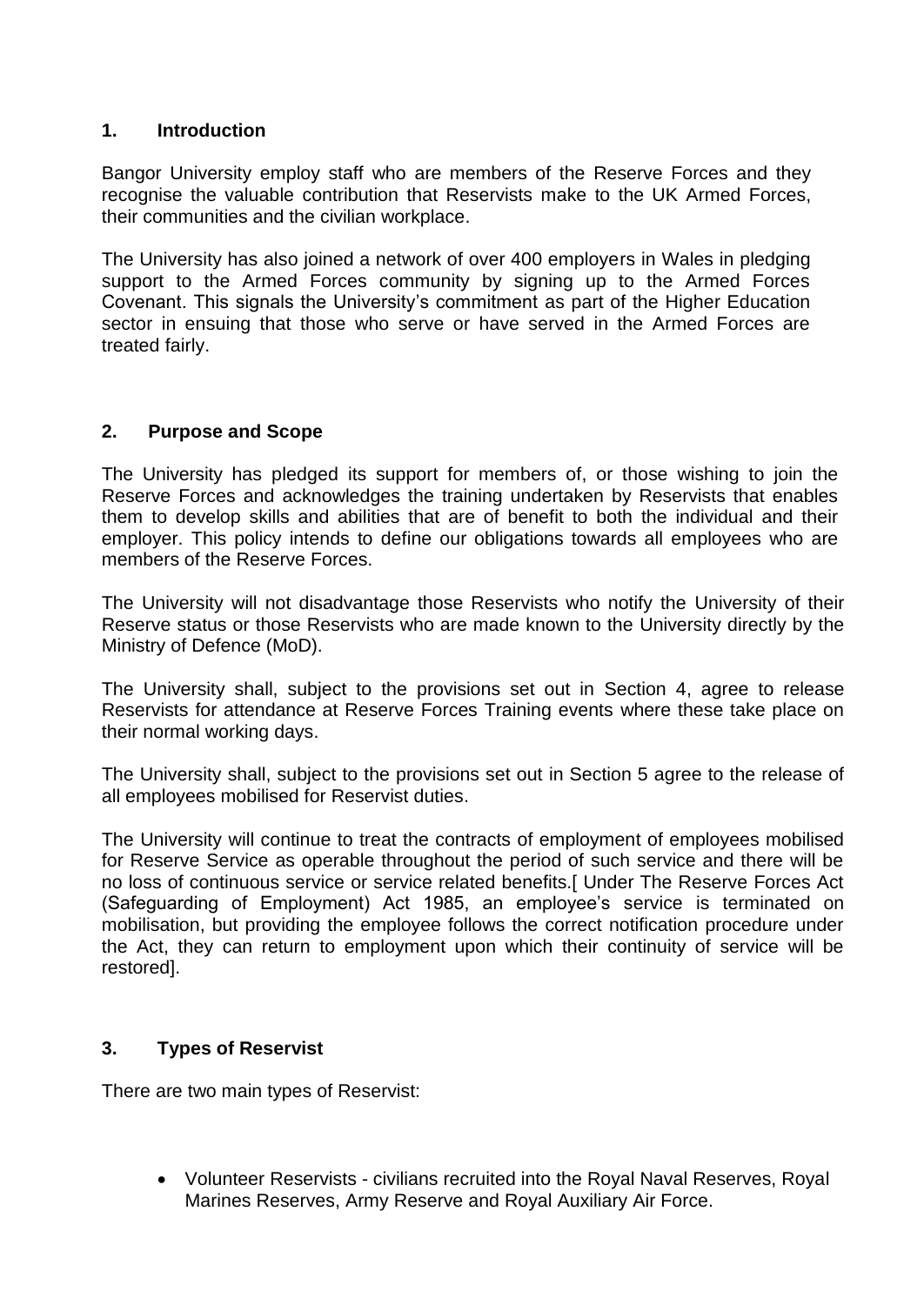• Regular Reservists - ex-regular servicemen who may retain a liability to be mobilised depending on how long they have served in the Armed Forces.

The Reserve Forces Act 1996 also provides for other categories, such as:

- Full Time Reserve Service -Reservists who wish to serve full time with regulars for a predetermined period in a specific posting
- Additional Duties Commitment part-time service for a specified period in a particular post
- Sponsored Reserves These are personnel employed by a contractor to provide a service to the Ministry of Defence (MoD).
- High Readiness Reserves These are Reserves, usually with a particular skill set, that are available at short notice (with written agreement from their employer)

# **4. Reserve Status Notification**

Reservists are required to inform their employer that they are a member of the Reserve Forces and the specific force that they belong to. This is so that the University can provide the appropriate level of support to the Reservist. It also assists with resource planning during periods of leave e.g. training and/or mobilisation. The University also recognises the additional skills and experiences that being a Reservist can bring to the University and therefore it is useful for the University to have an understanding of where these particular skills and experiences exist.

Reservist employees are also required to grant permission for the Ministry of Defence (MoD) to write directly to their employer. This is known as 'Employer Notification' and ensures the University is made aware that the employee is a Reservist and the benefits, rights and obligations that apply.

The MoD will issue written confirmation to the employer informing them the employee is a Member of the Reserve Forces. The letter will provide detail of mobilisation obligations and rights as an employee; rights as an employer; and details of the financial assistance available if an employee is mobilised. Where possible, it will also provide details of any annual training commitments. The MoD will also send a follow-up letter each year to confirm that the information held is still accurate.

It is the responsibility of the Reservist to ensure their personal details are kept up to date e.g. if they change employer or leave their respective Reserve Force.

In any circumstance, the Reservist will not be disadvantaged as a result of notifying the University of their Reserve status.

# **5. Training commitments and Time off**

The University recognises the importance of the training undertaken by Reservists that enables them to develop skills and abilities that are of benefit to their respective Reserve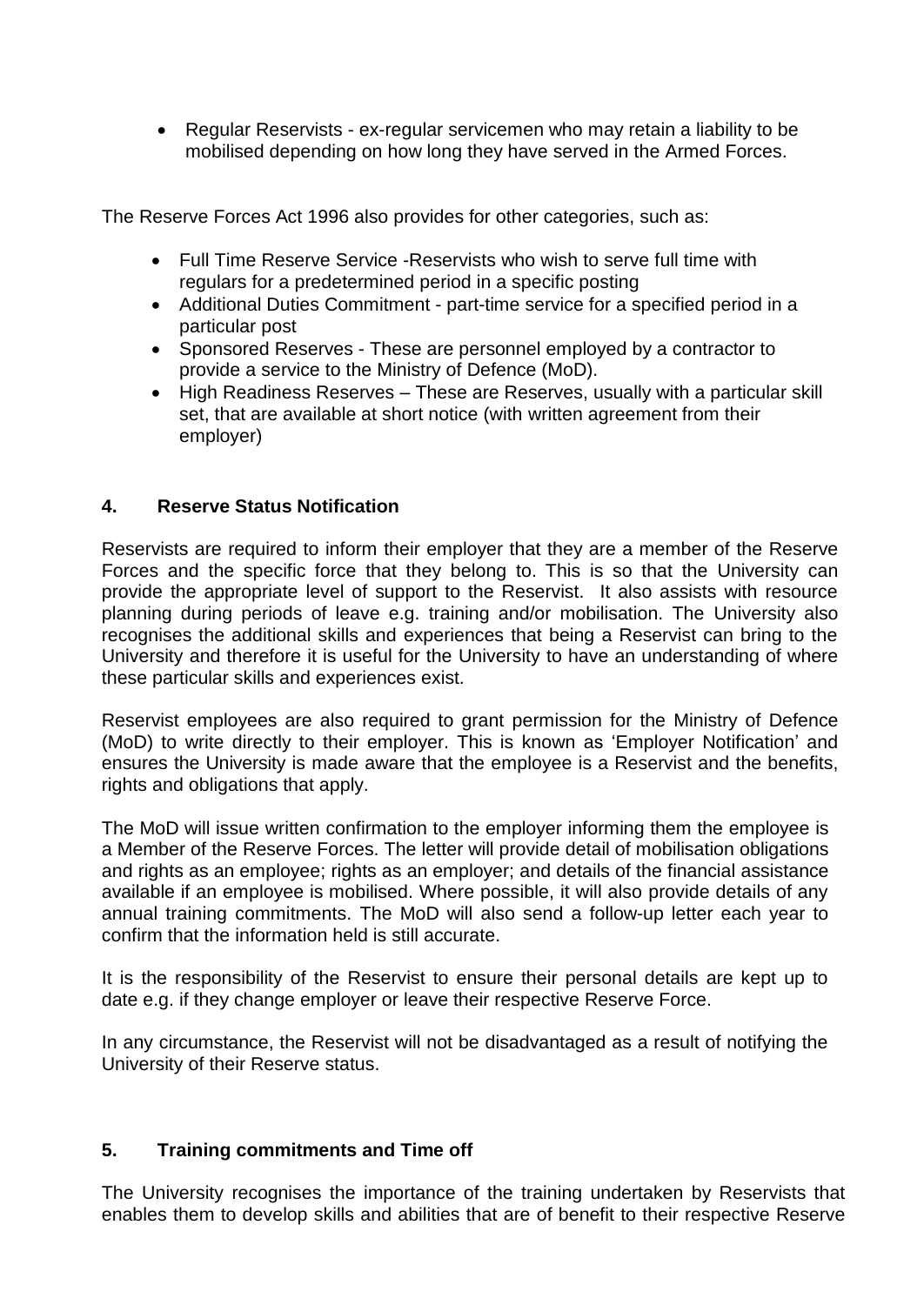#### Force, the individual and the University

Reservists are typically committed to 24-40 days training per year. Training tends to take place 1 evening per week, over various weekends throughout the year and one 2 week training period also known as 'annual camp'. Training commitments vary but in most cases include:

- **Weekly training**  most Reservists train at their local centre for around two-anda-half hours, one evening a week.
- **Weekend training**  all Reservists are expected to attend a number of training weekends which take place throughout the year.
- **Annual training**  a 2 week annual training course sometimes referred to as 'annual camp'. This may take place at a training establishment, as an attachment to a Regular Unit, a training exercise or a combination of any of these. Training normally takes place within the UK, although each year some Reservists train overseas.

The University is committed to granting additional paid leave of two weeks per year to Reservists specifically to enable them to attend their annual camp. Any requests for additional leave, for example to attend short period of training will be considered by the employing Department / College / School, and will be on an unpaid basis.

Additional unpaid leave or annual leave from the employee's normal annual allocation will be granted for short periods of training provided adequate notice is given and where such training cannot be undertaken in off-duty time. Attendance at weekend training which cannot be undertaken during off-duty will be subject to the same arrangements.

Reservist employees should give as much notice as possible of training commitments to allow appropriate planning for absences. Permission once given will not be rescinded unless there are exceptional circumstances.

## **6. Mobilisation**

Mobilisation is the process of calling Reservists into full time service with the Regular Forces, in order to make them available for military operations. The maximum period of mobilisation will depend on the scale and the nature of the operation and is typically no longer than 12 months.

The Call-out papers for mobilisation are sent by post to the University or sometimes delivered in person by the Reservist to their line manager. The documentation will include the call-out date and the anticipated timeline. Whenever possible, Defence aims to give at least 28 days' notice of the date that a Reservist will be required to report for mobilisation, although there is no statutory requirement for a warning period prior to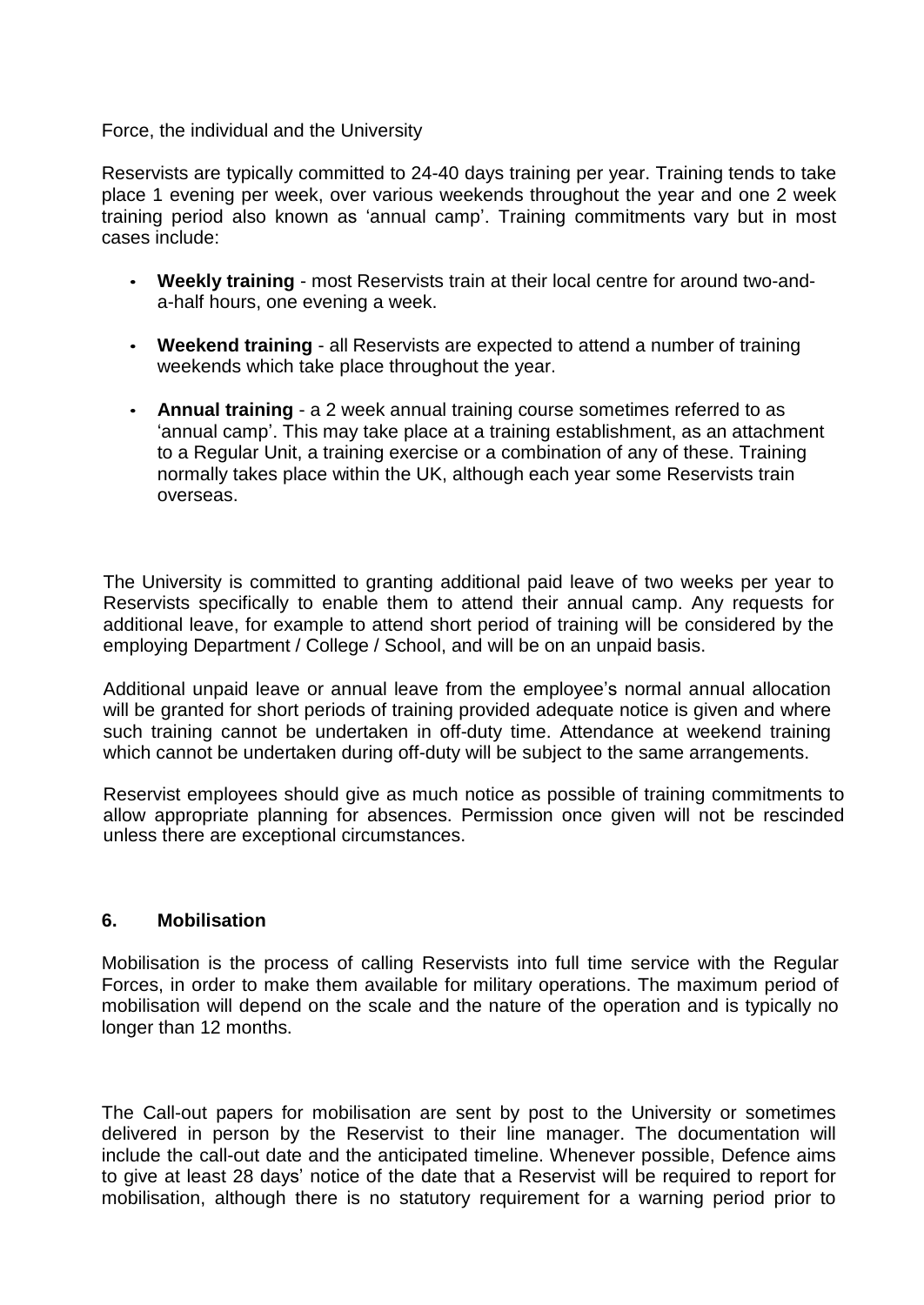mobilisation.

A period of mobilisation comprises three distinct phases:

- Medical and pre-deployment training;
- Operational tour;
- Post-operational tour leave

Prior to the mobilisation the individual and staff member should meet to ensure all required paperwork is complete, discuss any handover arrangements, and arrangements for keeping in touch during the mobilisation period.

# **7. Applying for Exemption/Deferral/Revocation**

In all cases of mobilisation, the University will release the Reservist to report for duty unless there are exceptional circumstances, whereby the decision and reasoning will be explained to the Reservist.

In such circumstances line managers have the right to seek exemption, deferral or revocation if the Reservist's absence is considered to cause serious harm to service delivery.

Definitions of 'harm' will vary from case to case, but may include;

- loss of reputation, goodwill or other financial harm
- impairment of the ability to produce goods or provide services
- harm to the research and development of new products, services or processes (which could not be prevented by the granting of financial assistance under sections 83 and 84 of The Reserve Forces Act 1996).

Details of how to apply for exemption are included in the call-out pack. The application must reach the Adjudication Officer within 7 days of the University receiving a call-out notice. If this timescale is not met, permission to make a late application will need to be obtained from the Adjudication Officer. The Reservist also has the right to apply for exemption or deferral if the call-out papers arrive at a difficult time.

If an unsatisfactory decision is received following the application for a deferral, the University can appeal for a hearing by the Reserve Forces Appeals Tribunal. Appeals must reach the Tribunals Secretary within 5 days receipt of written notice of the decision. If the tribunal rejects the application for exemption or deferral, the University will be required to release the Reservist for mobilisation.

# **8. Treatment of Terms and Conditions during mobilisation**

The University will continue to treat the contracts of employment of employees mobilised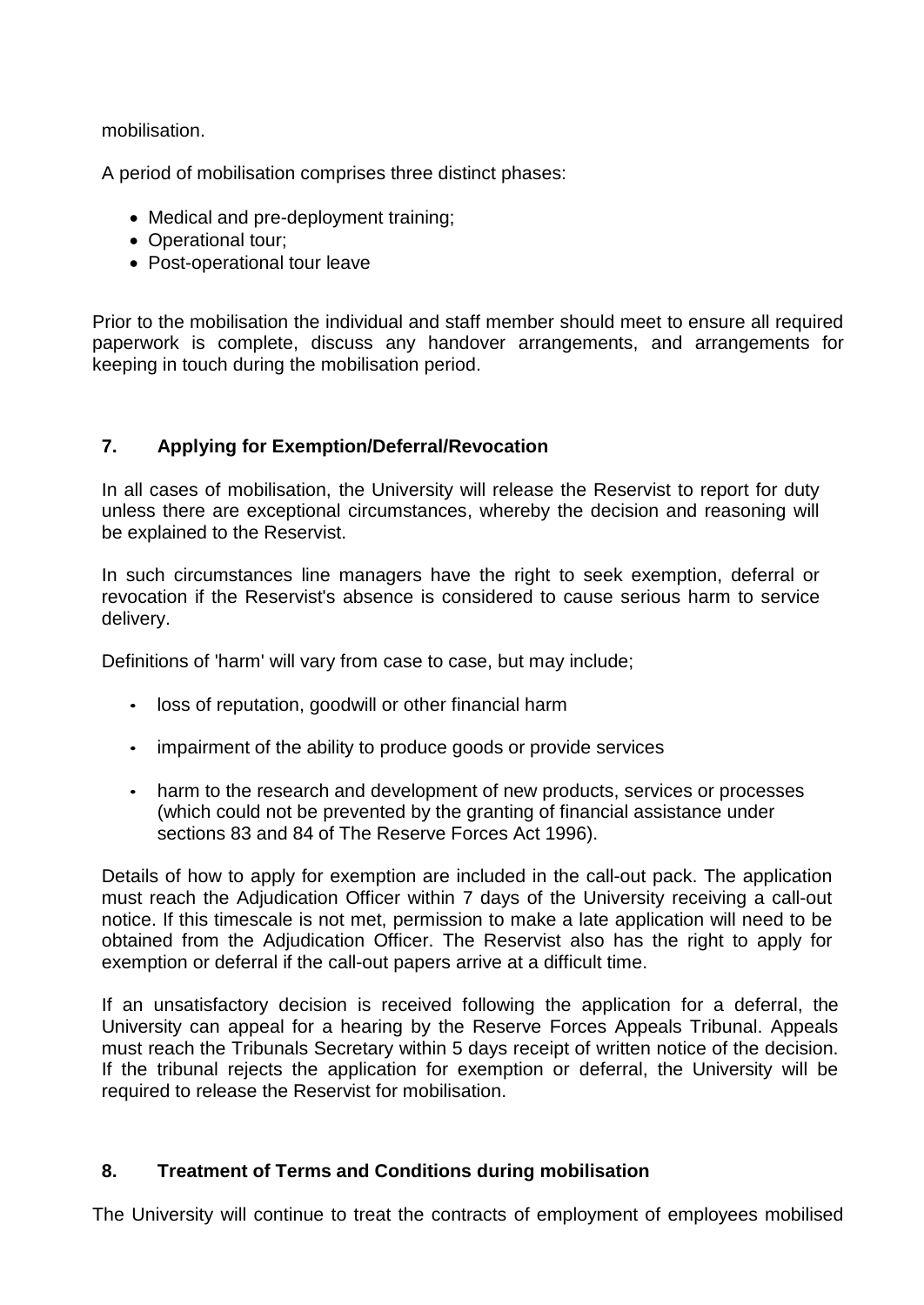for Reserve Service as operable throughout the period, and there will be no loss of continuous service.

## **Pay**

The MoD will assume responsibility for the Reservist's salary for the duration of their mobilisation. They will pay a basic salary according to the Reservist's military rank. If this basic element is less than the Reservist receives from the University, it is the Reservist's responsibility to apply to the MoD for the difference to ensure that they suffer no loss of earnings. This is known as a Reservist Award.

Where mobilisation occurs the employee will be given unpaid leave of absence. The University is not required to pay the Reservist's salary during the period of mobilisation.

#### **Benefits**

Any contractual benefits that are suspended by the University during mobilisation can be claimed by the Reservist as part of their Reservist Award.

#### **Pension**

If the Reservist is a member of the University pension schemes and the employer suspends the employer contribution, and the Reservist chooses to remain within it, then the MoD will make the employer contributions for the period of mobilisation, as long as the Reservist continues to make their personal contributions.

#### **Annual Leave**

Reservists should be encouraged to take any accrued annual leave before mobilisation. The employee will not accrue leave during the period of mobilisation. Reservists accrue annual leave with the MoD whilst they are in full time service. When they demobilise, Reservists are entitled to a period of post-operational leave (POL). During this period they will continue to be paid by the MoD.

#### **Dismissal/Redundancy**

A Reservist's employment cannot be terminated on the grounds of their military duties or their liability to be mobilised. To do so would be a criminal offence under s.17 of The Reserve Forces (Safeguarding of Employment) Act 1985.

Reservists however can be included in any restructuring and / or redundancy exercise that may take place during the University. The exercise, and any criteria applied should not discriminate against Reservists on the grounds of their Reserve service or call-up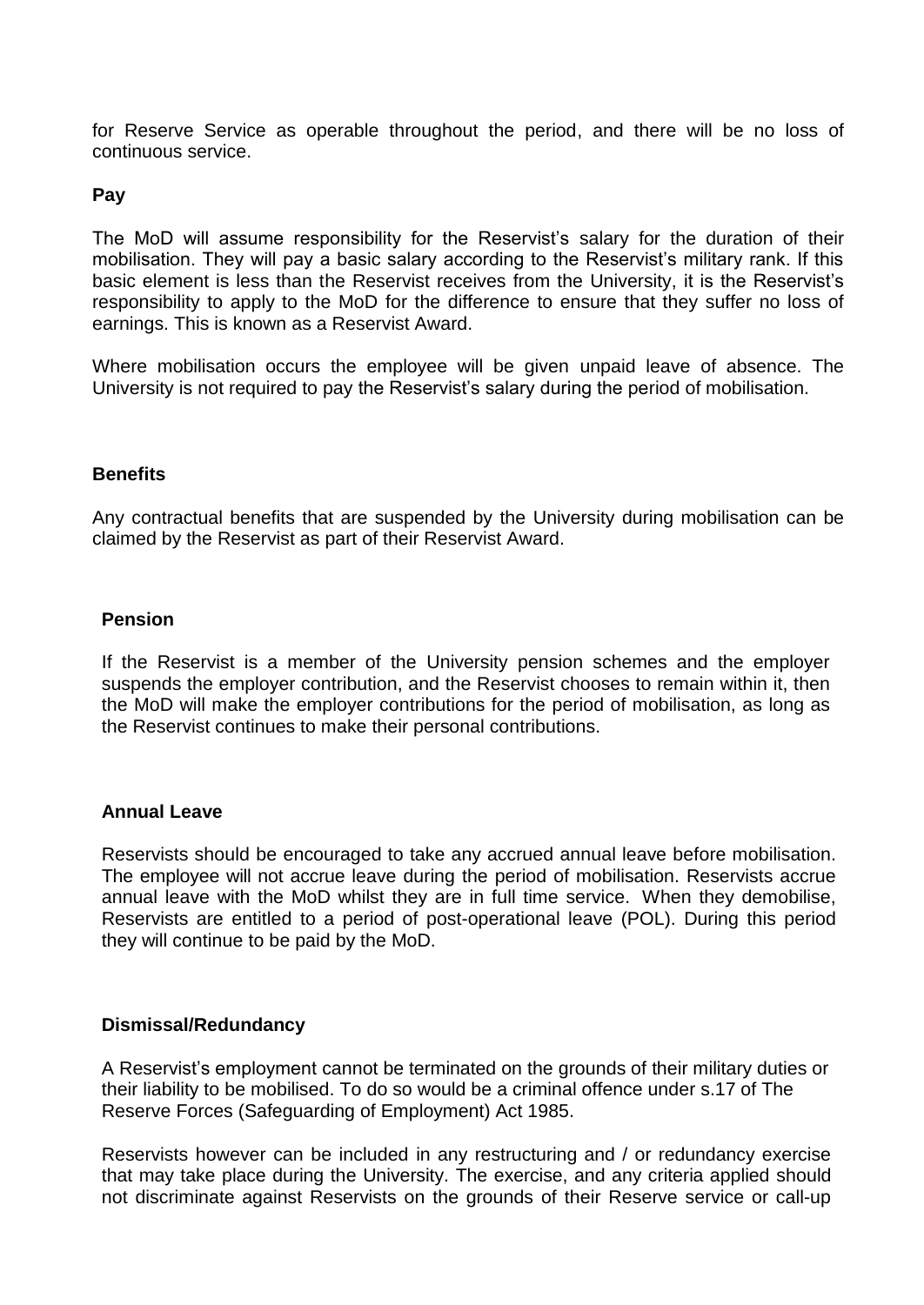liability.

## **Sick Pay**

Should a Reservist become sick or injured during mobilisation they will be covered by Defence Medical Services and any financial assistance will continue to be received (including pay) until demobilised. If the sickness or injury continues and this results in early demobilisation, the Reservist will remain covered by Defence until the last day of paid military leave.

After this time The Reservist will be covered by the University's Sickness Absence Policy and Procedure.

#### **9. Return to work**

Both the Reservist and their employer have obligations under The Reserve Forces (Safeguarding of Employment Act) 1985 regarding the return to work process.

#### **Reservist:**

The Reservist must write to their employer by the third Monday after their last day of military service making their request to return to work and suggesting a date which should fall within 6 weeks of their last day of full-time service .This letter formally starts the return to work process.

They are also encouraged to informally contact the employer to discuss their return to work at the earliest opportunity, whether via a letter, e-mail meeting or a telephone call. The formal application must be made in writing for it to be valid under the Act.

If a Reservist is not able to return to their substantive role, and an offer of alternative employment has been made, if they are not happy with the alternative offer they must inform the University stating why there is reasonable cause for them not to accept it. If a Reservist believes that an employer's response to their application denies their rights under the Safeguard of Employment Act 1985, an application can be made to a Reinstatement Committee for assessment. This committee will consider the Reservist's application and can make an order for reinstatement and/or compensation.

The University has an obligation under Reserve Forces (Safeguarding of Employment) Act 1985 to reinstate the Reservist, where possible to their former role, and if not, to a mutually acceptable role on the same terms and conditions prior to mobilisation.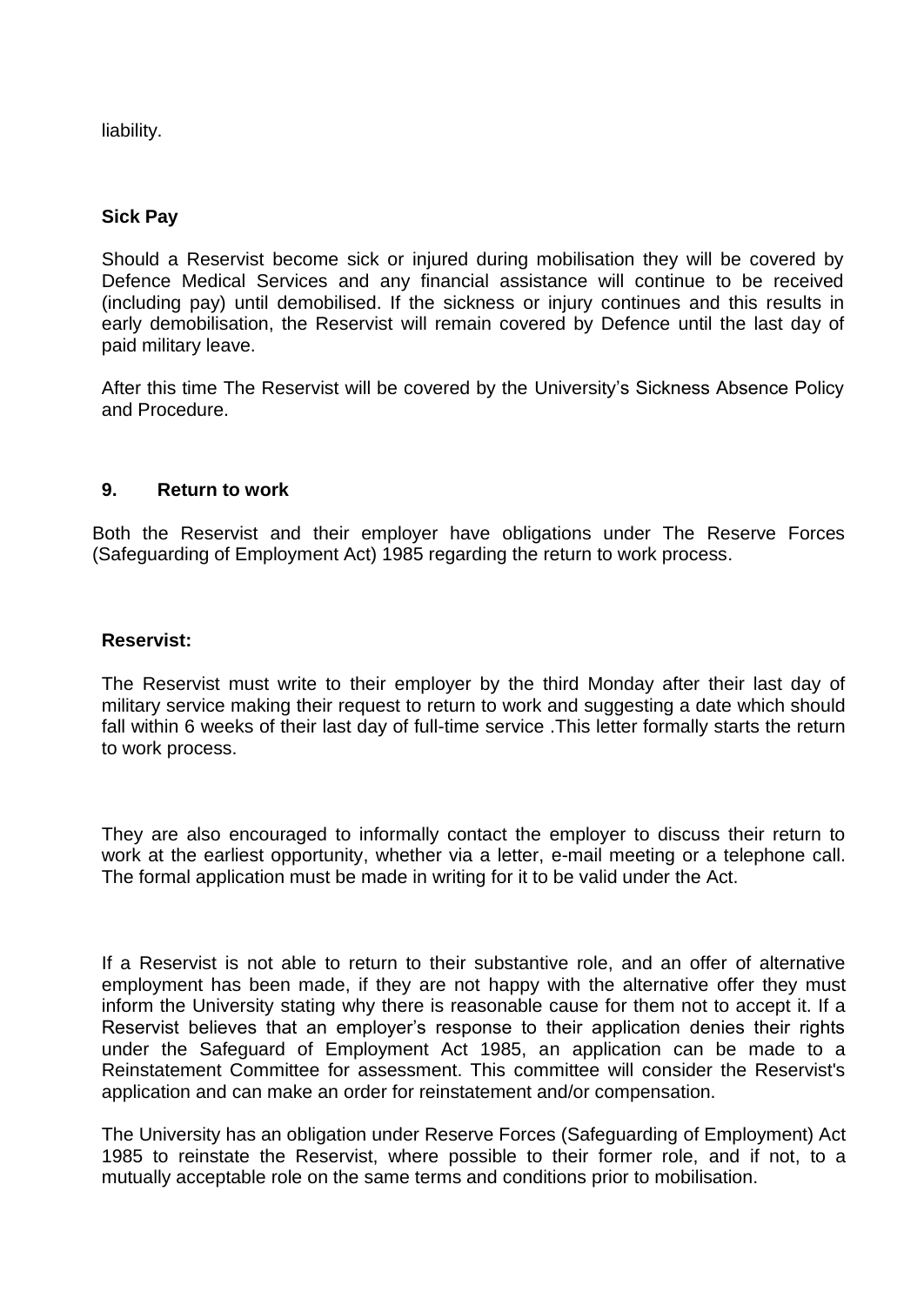Sometimes Reservists may need refresher training when they return to work, or be given time to familiarise themselves with processes and procedures in the workplace. Financial assistance may be available for retraining if it is required as a direct result of their mobilisation, although applications cannot be made for training courses that would have taken place anyway. Evidence of costs will be required in addition to evidence that the Reservist could not reach the required standard by any other means, such as workplace experience.

## **10. Aftercare**

A Reservist returning to work will benefit from a smooth re-integration into the workplace/team. The University will consider the following as part of this process:

- The need to update on changes and developments in the University.
- The need to offer specific refresher training where it is sought/considered necessary.
- Where the job duties have changed since mobilisation a period of skills training may be required to assist with new aspects of the job.
- Whether the reservist can meet up with colleagues informally or socially before or after return to work to prevent any feeling of dislocation, if this is sought.
- Reasonable time off to seek therapeutic treatment if required.

# **11. Financial Assistance**

Financial assistance for employers in the event of an employee who is a Reservist being mobilised is governed by the Reserve Forces (Call out and recall) (Financial Assistance) Regulations 2005. These cover additional costs above the normal earnings of the calledup Reservist associated with replacing that employee. There are 3 types of award available:

## **One-off costs**

• Agency fees, if a recruitment agency or employment agency is used to find a temporary replacement; or advertising costs (for which there is no financial cap on claims, but any claim must be supported by relevant documentation.

## **Recurring costs**